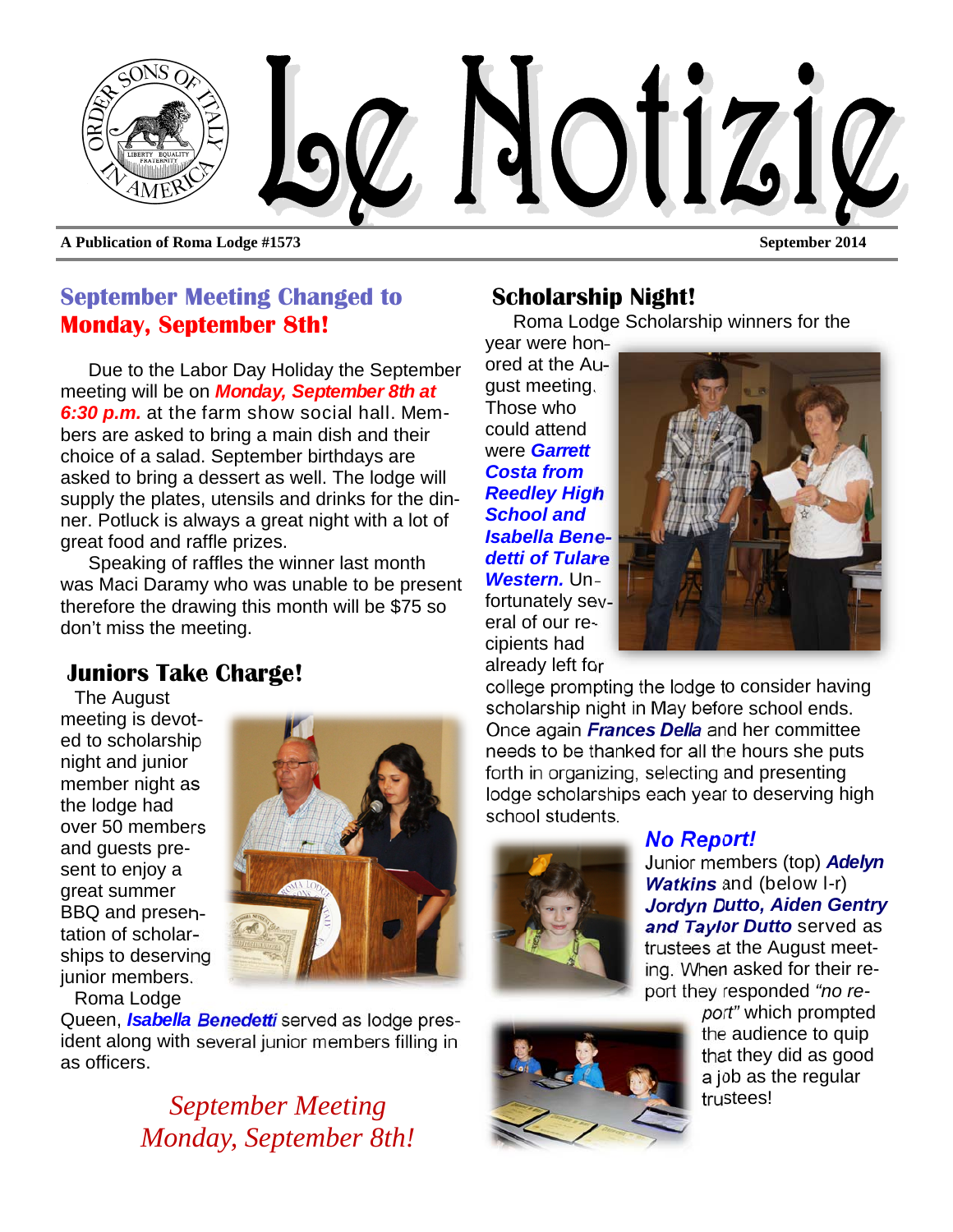# **"Does it really matter?"**

**A External A Lodge Convention report was given**<br>
Paoli mentioned that the dues were going to be Lodge Convention report was given. During the discussion David Deraised by the Grand Lodge. The increase is going to be about \$12 per regular member pushing our Roma Lodge Dues to probably \$75 per person. Unfortunately, \$72.50 will go to the Grand Lodge for regular members and Associate and Social members will increase to probably \$60 with \$57.75 going to the Grand Lodge.

So let's do the math. If Roma Lodge decides to increase the dues to \$75 that will leave a minuscule amount of \$2.50 per regular member to support a Columbus Day Celebration, annual Christmas party, and 8-10 dinner meetings held during the year. In the past, Associate and Social members were about \$25 per person. Now, they will be almost triple that for the privilege of voting. It is getting more and more expensive to be an *Italian!*

I had visions of converting to an associate or social member when the dues were only \$25. However, I have been told that if I want to switch to either of those memberships I would have to drop out of the lodge and then rejoin and my years of membership would revert back to zero. So that brings up another issue.

#### *Does it really matter that the Grand Lodge lists me as a 1 year member after I have been in Roma Lodge for 25?*

For your years of membership the Grand Lodge will send you a 25, 35 or 50 year pin, if Roma Lodge pays \$5 for it, so you can be recognized at the anniversary meeting. I think we as Roma Lodge members can keep track of our own membership and present our own milestones of membership to our members. When you are a 25 year member you have to wait 10 years to be recognized as a 35 year member and then 15 years more to get a \$5 pin indicating you have been a member for 50 years. You wouldn't celebrate your wedding anniversary every 10 or 15 years would you?

So now let's get back to the money issue.

*Heralds Message* 

Each of us as regular members will be giving \$72.50 to the Grand Lodge out of our potential \$75.00 dues. *For What?* If you go to the Grand Lodge website and look up the section on benefits of membership the section is filled with words like opportunity, information, participation, invitation and with the exception of the subscription to the IL LEONE, you have a lot of opportunities to get benefits versus actually getting a benefit.

The website also emphasizes the fact that preserving the Italian Culture is primarily in the hands of the local lodges who hold the events and meetings to invite community members to become members of the lodge. It appears that local lodges are doing all the work and the Grand Lodge is getting all the benefits.

Since Roma Lodge has gone to great meals at every meeting you are certainly getting your \$75 worth for your membership dues. The point to remember is simply that what Roma Lodge is giving you, the lodge is only getting \$2.50 out of your dues to support the activities they do for your lodge membership!

Roma Lodge has 62 of its 306 members over the age of 70 which equals about 20% of our lodge membership. Many of these individuals cannot attend meetings and are on fixed income. Another 86 have been members over 35 years and 51 of those will have to wait 10 to 15 years to get their \$5, 50 year membership pin! Do the math. If you are a 35 year member this year and have to pay \$75 for the next 15 years to get your \$5 pin it will cost you \$1,125.

It is time that the Grand Lodge of California puts their financial house in order and stop raising dues to cover their costs. We have seen time and time again over the years they have shifted the financial burden of the organization to the local lodges through increases in the dues structure.

*Does it really matter that the Grand Lodge recognizes my years of membership based on their records or is it more important that Roma Lodge know how long I have been an active member contributing on the local level. I think NOT!*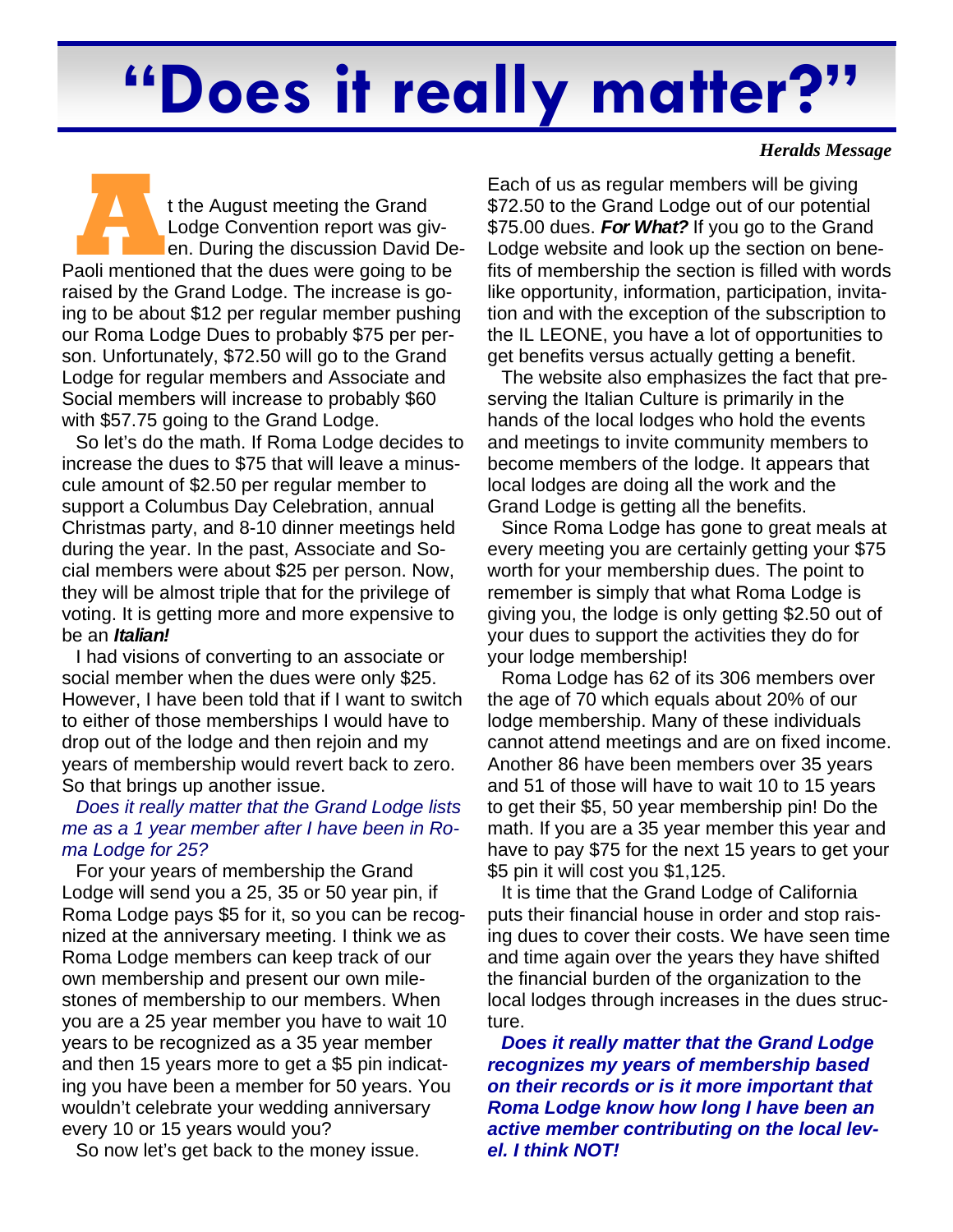#### *Roma Lodge Website*

The Roma Lodge website is up and running with a lot of important information being included on the site. You can access the website at:

#### http://www.romalodge1573.org/

Currently the home page will consist of pictures of our most current events, upcoming events and general contact information about the lodge. There are also pages for the calendar, lodge history, scholarships, current events, newsletter sponsorships, past editions of the *LeNotizie* and contact information including the lodge directory of members.

The calendar features everyone in the lodge and their birthdays. With the sponsorship and calendar pages we are saving the lodge about 40 cents per issue of the *LeNotizie*. If you are used to having a hardcopy of the calendar so you can hang current month birthdays on your refrigerator you can simply print it off the webpage.

Another cost saving measure would be to have more members get their newsletter online through email or print it off the website. If you would like to get your newsletter by email or be on the list of contacts for lodge announcements simply send your email contact information to:

#### larryd@cos.edu

Unlike the Grand Lodge we can find ways to save our \$2.50 we get from our \$75 dues!

#### *Sunshine CommiƩee*

*Faye Taylor* on her recent surgery and *Leroy Beecher* for his injured finger.

# *Hanford Lodge 85th Anniversary Celebration*

Several Roma Lodge members were on hand

to assist the Hanford Lodge in their 85th Anniversary celebration at the Tachi Palace in Lemoore. It was a great event with over 200 people



in attendance. Everyone was treated to a great meal, entertainment, raffle and gambling if they wanted. George Christin was honored for his work with the lodge. We got a lot of great ideas as we will be hosting our 85th celebration next April at the TDES Hall in Tulare.

# Never Too Old To Wear A Birthday Hat!



Roma Lodge member *Anna DuƩo* celebrated her 95th birthday on August 20th along with her sister, *Louise Belezzouli* who celebrated her 91st birthday on August 23rd. They proved that you are never too old to wear a birthday hat and celebrate on your birthday. Congratulations to the both of them for celebrating in such grand style with birthday cake and all the trimmings.

#### *Got News!*

Do you have a family member celebrating a milestone birthday or a child or grandchild getting married? How about a picture of a family event showing Roma Lodge members celebrating a special occasion? If you do and would like to have it appear in the LeNotizie simply email a picture and appropriate information to  $larrvd@cos.edu$  by the 20th of each month and we will try to get it into the newsletter.